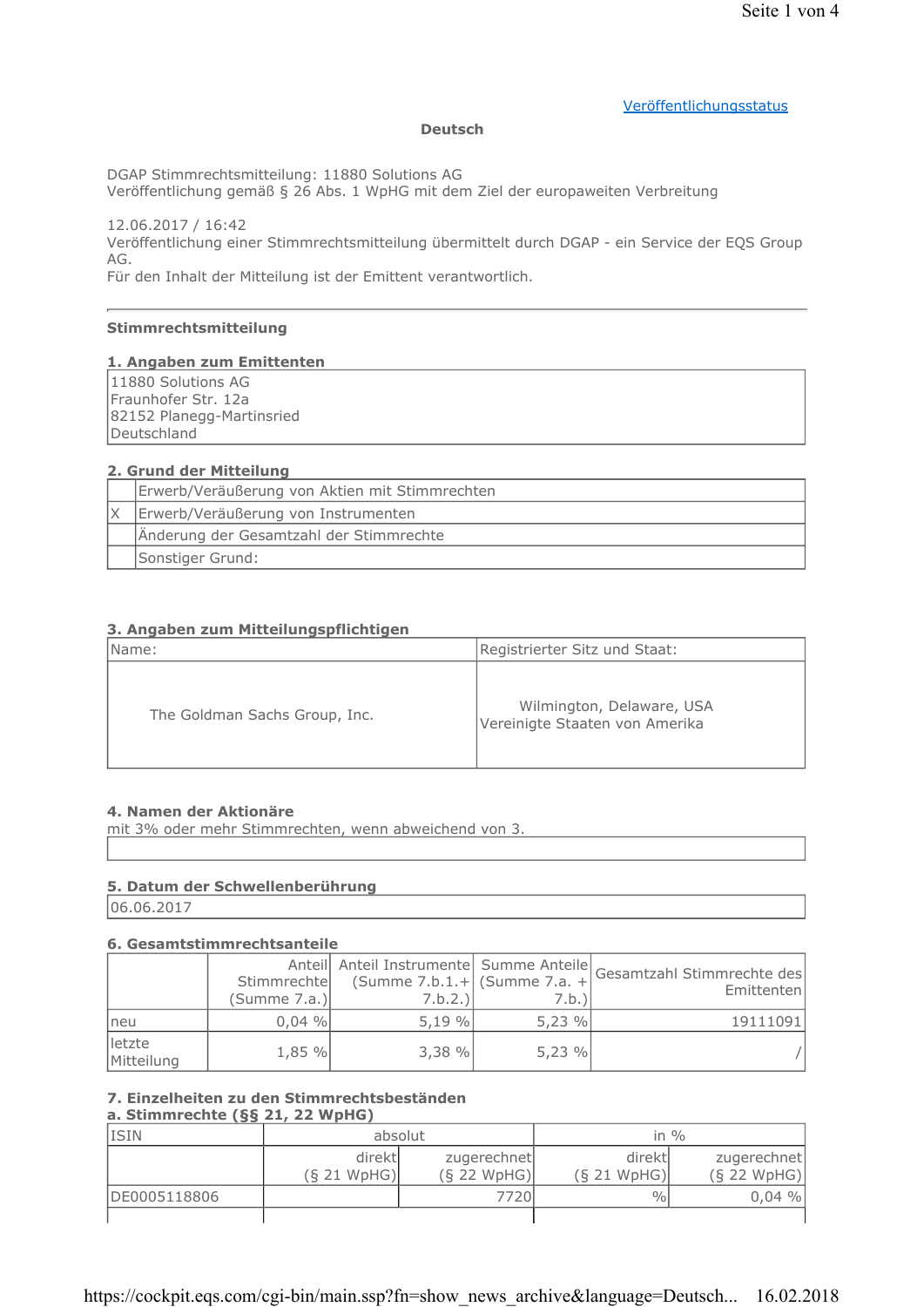| lsu<br>ane. | _____ | $\sim$<br>$\Omega$<br>$\frac{v}{0}$<br>$\overline{ }$<br>້ |
|-------------|-------|------------------------------------------------------------|
|             |       |                                                            |

# b.1. Instrumente i.S.d. § 25 Abs. 1 Nr. 1 WpHG

| Art des<br>Instruments | Fälligkeit /<br>Verfall | Ausübungszeitraum /<br>Laufzeit | absolutl | Stimmrechtel Stimmrechte in<br>$\frac{0}{0}$ |
|------------------------|-------------------------|---------------------------------|----------|----------------------------------------------|
| Wertpapierleihe        | lOffen                  |                                 | 992286   | 5,19%                                        |
|                        |                         | <b>Summe</b>                    | 992286   | 5,19%                                        |

# b.2. Instrumente i.S.d. § 25 Abs. 1 Nr. 2 WpHG

| Art des<br>Instruments | Fälligkeit<br>Verfall | Ausübungs-<br>zeitraum /<br>Laufzeit | Barausgleich oder<br>physische<br>Abwicklung | Stimmrechtel<br>absolutl | Stimmrechtel<br>in $\%$ |
|------------------------|-----------------------|--------------------------------------|----------------------------------------------|--------------------------|-------------------------|
|                        |                       |                                      |                                              |                          | $\frac{0}{0}$           |
|                        |                       |                                      | <b>Summe</b>                                 |                          | $\frac{0}{0}$           |

# 8. Informationen in Bezug auf den Mitteilungspflichtigen

Mitteilungspflichtiger (3.) wird weder beherrscht noch beherrscht Mitteilungspflichtiger andere Unternehmen mit melderelevanten Stimmrechten des Emittenten (1.).

Vollständige Kette der Tochterunternehmen beginnend mit der obersten beherrschenden  $\times$ Person oder dem oberstem beherrschenden Unternehmen:

| Unternehmen                       | 3% oder höher | Stimmrechte in %, wenn Instrumente in %, wenn<br>5% oder höher | Summe in %, wenn<br>5% oder höher |
|-----------------------------------|---------------|----------------------------------------------------------------|-----------------------------------|
| The Goldman Sachs<br>Group, Inc.  | $\frac{0}{0}$ | $\frac{0}{0}$                                                  | $\frac{0}{0}$                     |
| Goldman Sachs (UK)<br>L.L.C.      | $\frac{0}{0}$ | $\frac{0}{0}$                                                  | $\frac{0}{0}$                     |
| Goldman Sachs Group<br>UK Limited | $\frac{0}{0}$ | $\frac{0}{0}$                                                  | $\frac{0}{0}$                     |
| Goldman Sachs<br>International    | $\frac{0}{0}$ | 5,19%                                                          | 5,23%                             |

### 9. Bei Vollmacht gemäß § 22 Abs. 3 WpHG

(nur möglich bei einer Zurechnung nach § 22 Abs. 1 Satz 1 Nr. 6 WpHG)

| Datum der Hauptversammlung:                        |                             |
|----------------------------------------------------|-----------------------------|
| Gesamtstimmrechtsanteil nach der Hauptversammlung: | % (entspricht Stimmrechten) |

# 10. Sonstige Erläuterungen:

12.06.2017 Die DGAP Distributionsservices umfassen gesetzliche Meldepflichten, Corporate News/Finanznachrichten und Pressemitteilungen. Medienarchiv unter http://www.dgap.de

| Sprache:     | Deutsch                   |
|--------------|---------------------------|
| Unternehmen: | 11880 Solutions AG        |
|              | Fraunhofer Str. 12a       |
|              | 82152 Planegg-Martinsried |
|              | Deutschland               |
| Internet:    | www.11880.com             |

Ende der Mitteilung

**DGAP News-Service** 

582359 12.06.2017

**English**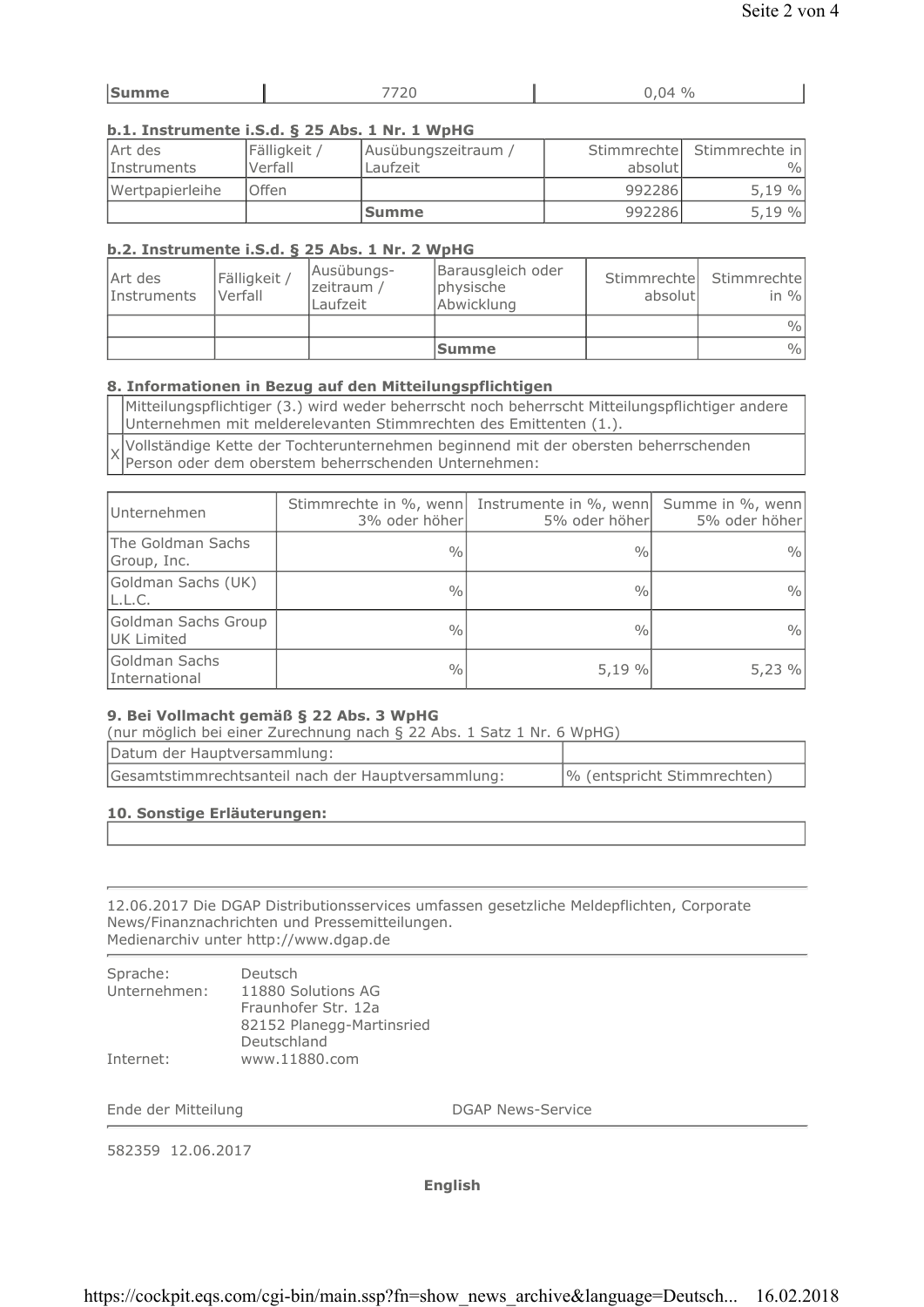DGAP Voting Rights Announcement: 11880 Solutions AG Release according to Article 26, Section 1 of the WpHG [the German Securities Trading Act] with the objective of Europe-wide distribution

12.06.2017 / 16:42 Dissemination of a Voting Rights Announcement transmitted by DGAP - a service of EQS Group AG. The issuer is solely responsible for the content of this announcement.

#### **Notification of Major Holdings**

#### 1. Details of issuer

| 11880 Solutions AG        |  |
|---------------------------|--|
| Fraunhofer Str. 12a       |  |
| 82152 Planegg-Martinsried |  |
| Germany                   |  |

#### 2. Reason for notification

| Acquisition/disposal of shares with voting rights |
|---------------------------------------------------|
| Acquisition/disposal of instruments               |
| Change of breakdown of voting rights              |
| IOther reason:                                    |

#### 3. Details of person subject to the notification obligation

| Name:                         | City and country of registered office:                      |
|-------------------------------|-------------------------------------------------------------|
| The Goldman Sachs Group, Inc. | Wilmington, Delaware, USA<br>United States of America (USA) |

#### 4. Names of shareholder(s)

holding directly 3% or more voting rights, if different from 3.

#### 5. Date on which threshold was crossed or reached

06 Jun 2017

#### **6. Total positions**

|                          | % of voting rights<br>attached to shares<br>(total of 7.a.) | % of voting rights<br>through instruments<br>$(total of 7.b.1 + 7.b.2)$ | total of<br>$(7.a. +$<br>7.b. | both in % total number of voting<br>rights of issuer |
|--------------------------|-------------------------------------------------------------|-------------------------------------------------------------------------|-------------------------------|------------------------------------------------------|
| Resulting<br>situation   | $0.04 \%$                                                   | 5.19%                                                                   | 5.23%                         | 19111091                                             |
| Previous<br>notification | 1.85 %                                                      | $3.38 \%$                                                               | 5.23%                         |                                                      |

# 7. Notified details of the resulting situation

a. Voting rights attached to shares (Sec.s 21, 22 WpHG)

| <b>ISIN</b>  | absolute                  |                             | in $\frac{0}{0}$          |                            |
|--------------|---------------------------|-----------------------------|---------------------------|----------------------------|
|              | directl<br>(Sec. 21 WpHG) | indirectl<br>(Sec. 22 WpHG) | directl<br>(Sec. 21 WpHG) | indirect<br>(Sec. 22 WpHG) |
| DE0005118806 |                           | 7720                        | $\frac{0}{0}$             | $0.04\%$                   |
| <b>Total</b> | 7720                      |                             | $0.04\%$                  |                            |